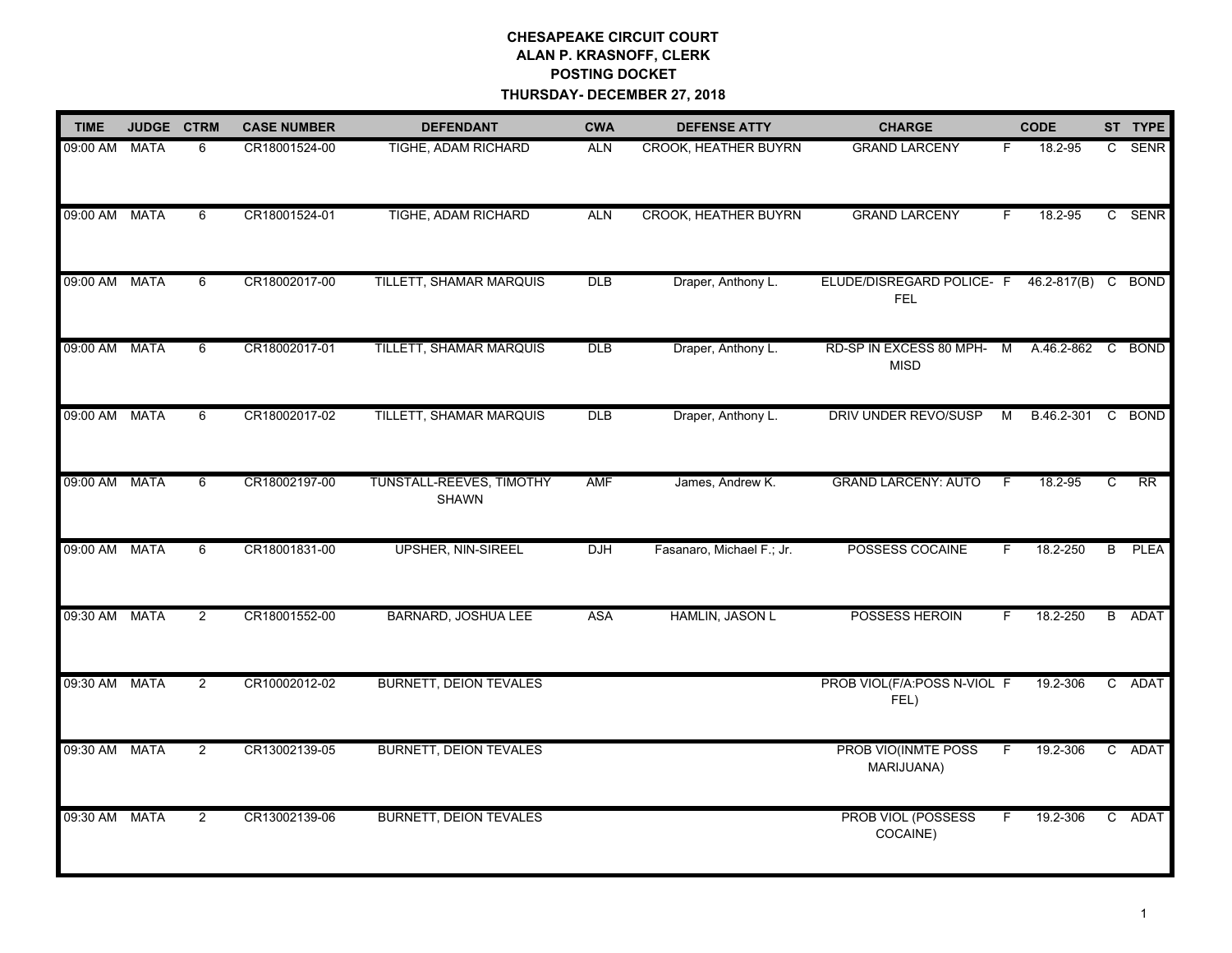## **CHESAPEAKE CIRCUIT COURT ALAN P. KRASNOFF, CLERK POSTING DOCKET THURSDAY- DECEMBER 27, 2018**

| <b>TIME</b> | JUDGE CTRM  |                | <b>CASE NUMBER</b> | <b>DEFENDANT</b>              | <b>CWA</b> | <b>DEFENSE ATTY</b>    | <b>CHARGE</b>                                    |                | <b>CODE</b> |    | ST TYPE     |
|-------------|-------------|----------------|--------------------|-------------------------------|------------|------------------------|--------------------------------------------------|----------------|-------------|----|-------------|
| 09:30 AM    | <b>MATA</b> | $\overline{2}$ | CR13002139-07      | <b>BURNETT, DEION TEVALES</b> |            |                        | PROB VIOL(POSS<br>METHAMPHETAMIN)                | F.             | 19.2-306    |    | C ADAT      |
| 09:30 AM    | <b>MATA</b> | $\overline{2}$ | CR18001890-00      | FENTRESS, PHILLIPE SHARNELL   | <b>WHC</b> |                        | HOLDER, WILLIAM JOSHUA PUBLIC FORGERY: FORGERY F |                | 18.2-168    | C  | <b>TBS</b>  |
| 09:30 AM    | <b>MATA</b> | $\overline{2}$ | CR18001890-01      | FENTRESS, PHILLIPE SHARNELL   | <b>WHC</b> | HOLDER, WILLIAM JOSHUA | <b>FALSE IDENTITY TO LEO</b>                     | м              | 19.2-82.1   | C  | <b>TBS</b>  |
| 09:30 AM    | <b>MATA</b> | $\overline{2}$ | CR18001890-02      | FENTRESS, PHILLIPE SHARNELL   | <b>WHC</b> | HOLDER, WILLIAM JOSHUA | SUSP OL                                          | м              | B.46.2-301  | C. | <b>TBS</b>  |
| 09:30 AM    | <b>MATA</b> | $\overline{2}$ | CR17000289-03      | <b>GREEN, BREON DOMONIC</b>   | <b>ALN</b> | <b>HAMLIN, JASON</b>   | PROB VIOL (GRAND<br>LARCENY)                     | F.             | 19.2-306    |    | <b>ADAT</b> |
| 09:30 AM    | MATA        | $\overline{2}$ | CR17000289-04      | <b>GREEN, BREON DOMONIC</b>   | <b>ALN</b> | <b>HAMLIN, JASON</b>   | PROB VIOL (LARCENY<br>W/INTENT)                  | F.             | 19.2-306    |    | ADAT        |
| 09:30 AM    | <b>MATA</b> | $\overline{2}$ | CR18002032-08      | MOURNING, KEYONTA DESHAWN     | <b>JAF</b> |                        | ID THEFT: ID TO DEFRAUD<br>$= $200$              | $\overline{M}$ | 18.2-186.3  | B  | ADAT        |
| 09:30 AM    | <b>MATA</b> | $\overline{2}$ | CR10002857-03      | PONTON-HARRIS, CURTIS KENNETH |            |                        | PROB VIOL (GRAND<br>LARCENY)                     | F.             | 19.2-306    |    | C ADAT      |
| 09:30 AM    | <b>MATA</b> | $\overline{2}$ | CR07003340-01      | <b>RIDLEY, STEVEN JAMAR</b>   |            |                        | PROB VIOL (PWID COCAINE) F                       |                | 19.2-306    |    | C ADAT      |